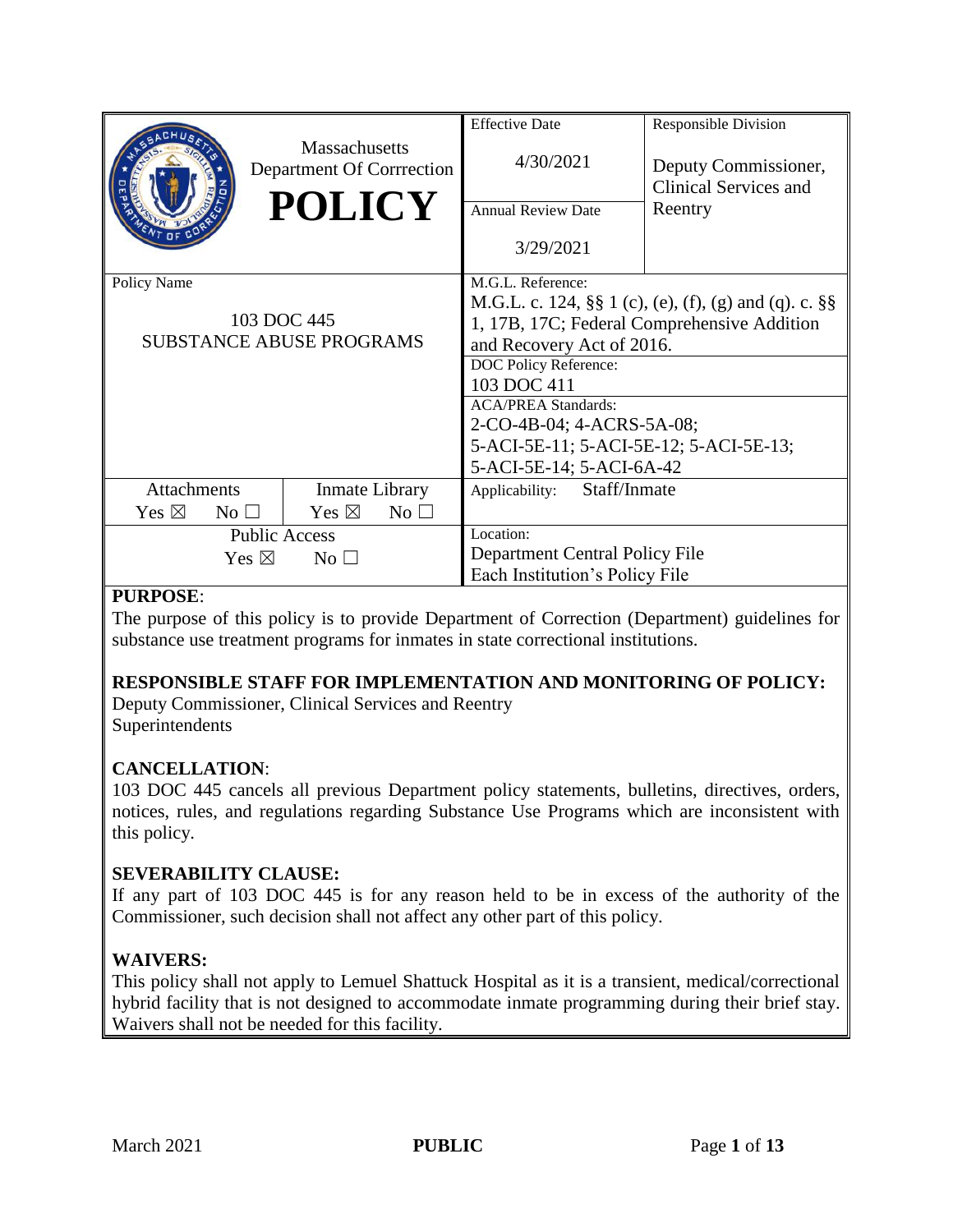# **TABLE OF CONTENTS**

| 445.01 | Definitions                                                      |    |
|--------|------------------------------------------------------------------|----|
| 445.02 | <b>Staffing</b>                                                  | 4  |
| 445.03 | Philosophy for Substance Use Programs in Correctional Facilities | 4  |
| 445.04 | Assessment, Screening and Admission                              | 6  |
| 445.05 | <b>Substance Use Treatment Services</b>                          |    |
| 445.06 | Continuity of Care                                               | 11 |
| 445.07 | Planning and Coordination of Substance Use Treatment Programs    | 11 |
| 445.08 | Program Monitoring and Evaluation                                | 12 |

# **ATTACHMENTS**

| Attachment #1 | Release of Information Form |  |
|---------------|-----------------------------|--|
|---------------|-----------------------------|--|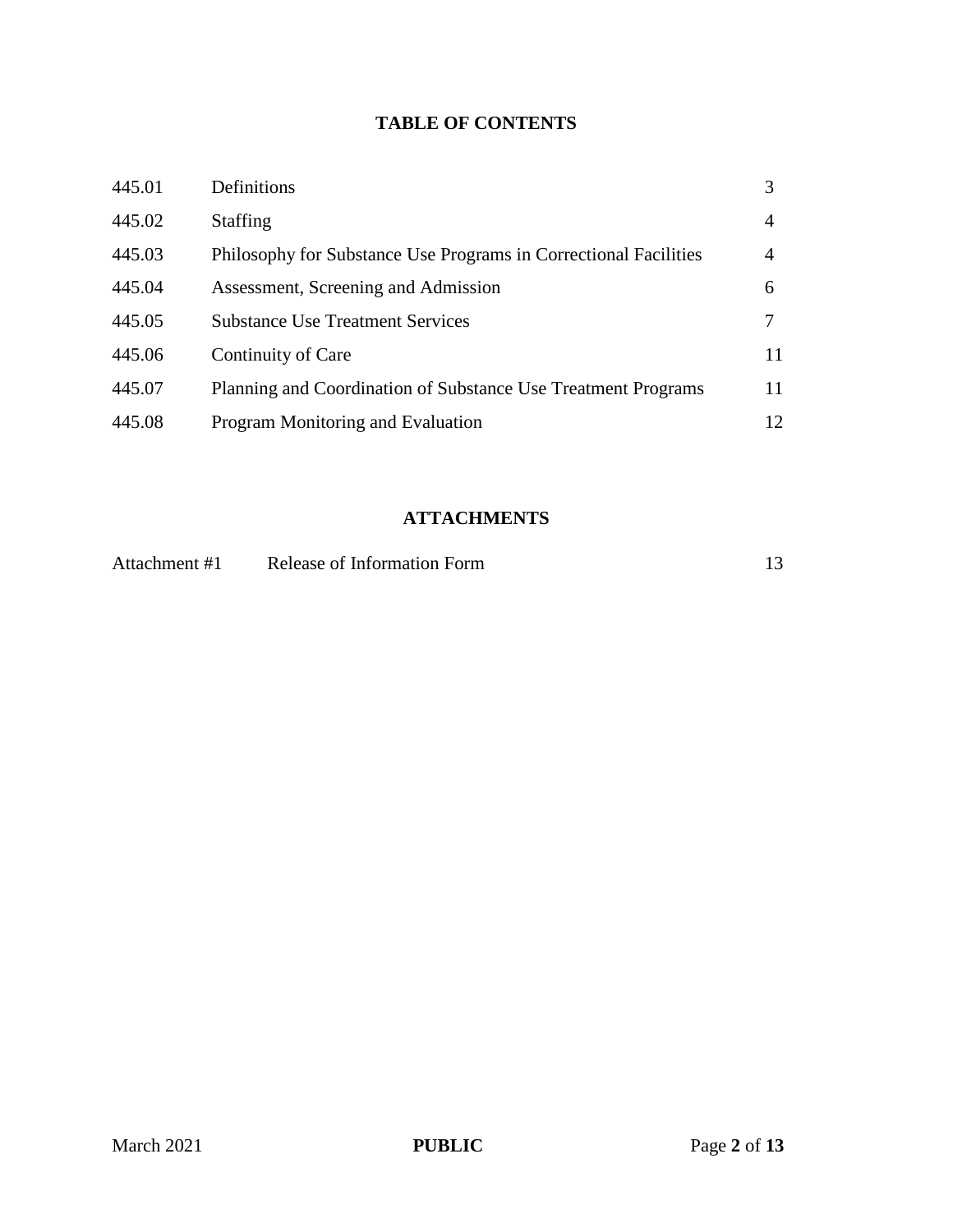### **445.01 DEFINITIONS**

Assistant Deputy Commissioner of Reentry - A senior level manager who reports to the Deputy Commissioner of Clinical Services and Reentry, and is responsible for ensuring policy compliance and standardization of procedures in such areas as reentry, program services, classification, county, federal, and interstate relations, immigration and customs enforcement, date computation, transfer unit, sex offender management, victim services, central records and education.

Continuing Care Checklist - A tool designed to help prepare inmates for successful community reintegration by addressing areas critical to continued prosocial recovery.

Director of Program Services - A program manager responsible for ensuring compliance with Department program policies, developing procedures as needed, monitoring adherence to such procedures, and overseeing the performance of program staff and vendors.

Director of Treatment (DOT) - A program manager responsible for ensuring compliance with Department treatment policies, developing initiatives and procedures as needed, monitoring adherence to procedures and overseeing the performance of treatment staff.

Deputy Commissioner of Clinical Services and Reentry - The Deputy Commissioner whose duties include, but are not limited to, the management of the Classification Division, Inmate Education and Training Division, Reentry, Program Services Division, and the Health Services Division.

Individualized Treatment Plan - A plan that contains detailed goals and objectives that incorporate the specific criminogenic needs, problems, strengths and abilities of the inmate.

Inmate - Any individual, whether in pre-trial, un-sentenced, or sentenced status, who is confined in a Department institution.

Inmate Management Systems (IMS) - The Department's automated information system that provides processing, storage and retrieval of inmate related information needed by Department personnel and other authorized users within the criminal justice system.

Qualified Addiction Specialist - A treatment provider who is a physician licensed by the board of registration of medicine, a licensed advanced practice registered nurse or a licensed physician assistant, and who has a minimum of 6 months experience treating individuals with 958 substance use disorder or is a licensed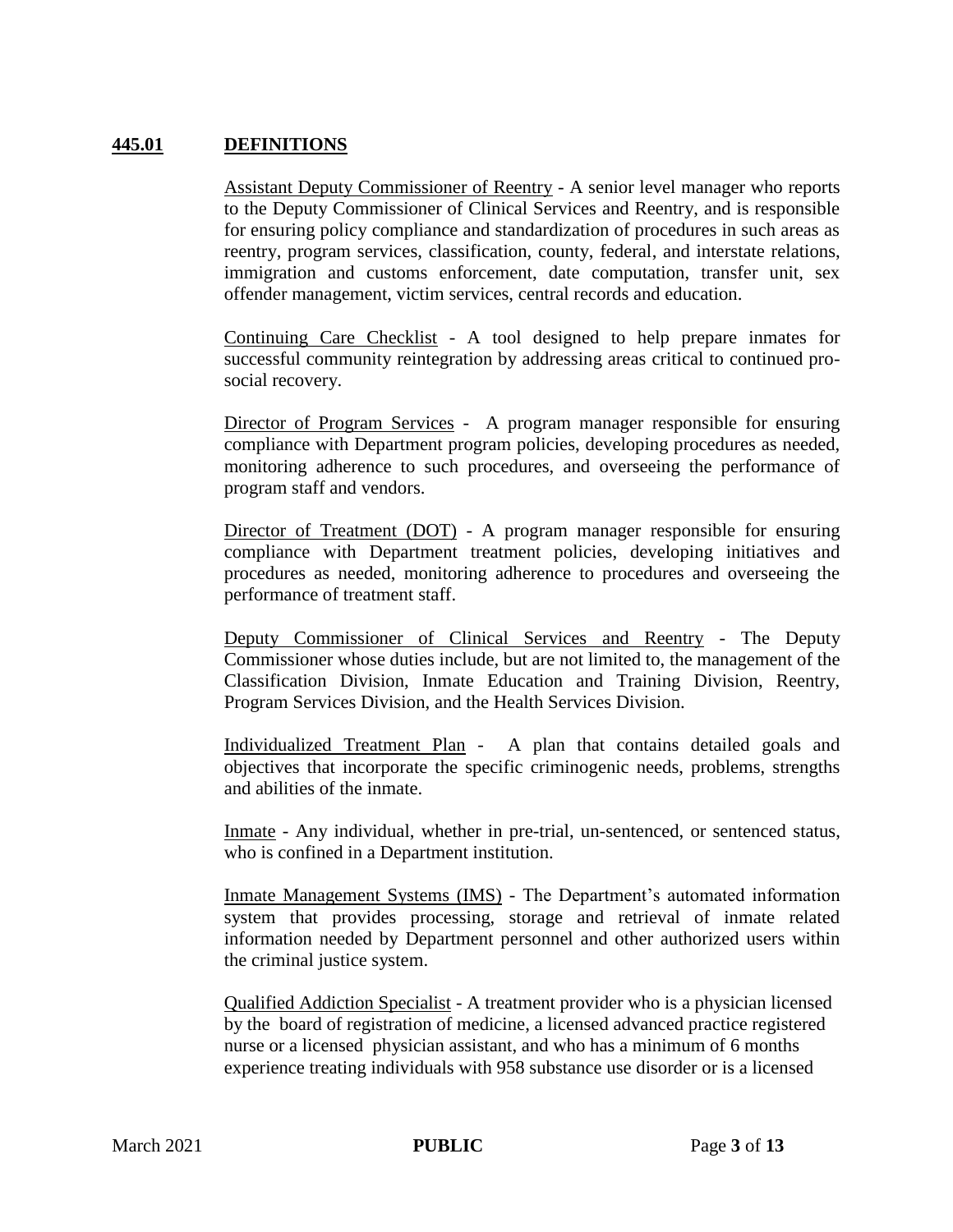DATA-waiver practitioner under the federal Comprehensive Addiction and Recovery Act of 2016, Public Law 114-198.

Superintendent - The chief administrative officer of a correctional institution operated by the state, county and/or a contracted program.

Substance Use Treatment Coordinator - An individual appointed by a superintendent, responsible for overall program/services supervision, and all substance use treatment services, including service vendors. This staff person shall have treatment or program experience.

Substance Use Treatment Program - Formal programs designed to prevent or treat an inmate's substance use behaviors that are evidence based with approaches to prevention or treatment. These programs are based on theory and have undergone scientific evaluation, rather than approaches that are based on tradition, convention, belief, or anecdotal evidence e.g. Correctional Recovery Academy(CRA).

Substance Use Treatment Services (SUTS) - Services offered by an institution or the Department to assist inmates. SUTS may include such things as medication, detoxification services, and recognized self-help group meetings such as Alcoholics Anonymous (AA) or Narcotics Anonymous (NA).

### **445.02 STAFFING**

The Program Services Division in conjunction with the institutions utilize a formal mechanism to determine appropriate levels of social services staffing. The mechanism used to determine such staffing levels includes but is not limited to:

- A. type of inmate population served
- B. type of institution
- C. legal requirements
- D. goals to be accomplished

#### **445.03 PHILOSOPHY FOR SUBSTANCE USE TREATMENT PROGRAMS IN DEPARTMENT INSTITUTIONS**

A. The abuse of alcohol and other drugs represents a major risk factor associated with criminal behavior and diminishes the likelihood of successful reentry. Those inmates released back into society, who resume using alcohol and other drugs, may pose a threat to public safety. Therefore, the Department shall provide evidence based Substance Use Treatment Programs and Substance Use Treatment Services with approaches to prevention or treatment that are based on theory and have undergone scientific evaluation, rather than approaches that are based on tradition, convention, belief, or anecdotal evidence. Said Substance Use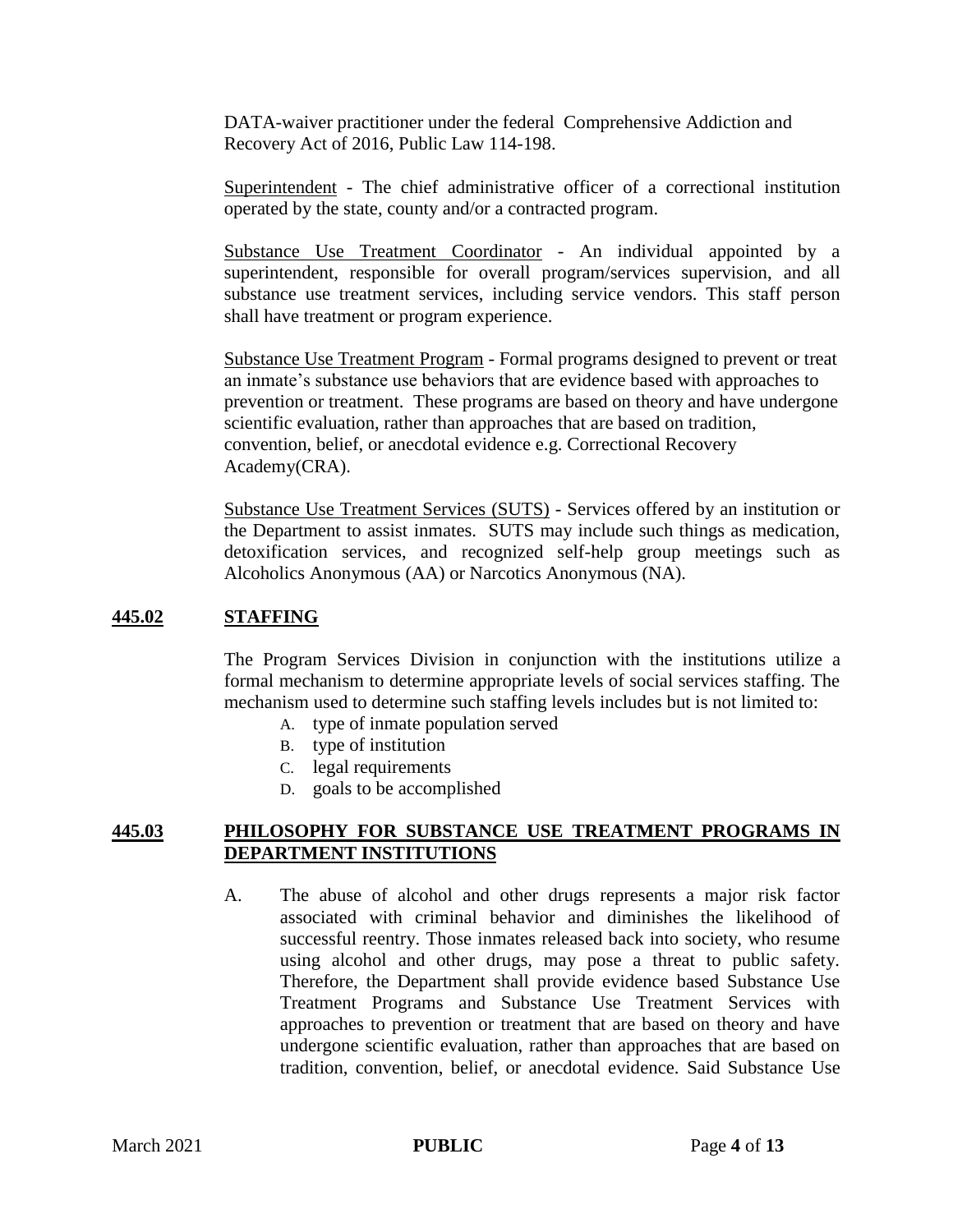Treatment Programs and Substance Use Treatment Services shall adhere to the following principles:

- 1. Intensity of Substance Use Treatment Programs shall be matched to the severity of the inmate's risk and need. Risk and need shall be determined through the utilization of a validated assessment process.
- 2. Individual inmate goals shall be defined, measurable, and obtainable and documented in the inmate's Individualized Treatment Plan.
- 3. Substance Use Treatment Programs shall utilize methodologies proven to be effective with the inmate population.
- 4. Substance Use Treatment Programs shall incorporate gender specific approaches into the delivery of Substance Use Treatment Services using trauma informed models**.**
- 5. Community based resources shall be utilized as part of the continuum of Substance Use Treatment Programs and Substance Use Treatment Services within the institutions and upon an inmate's release.
- 6. Each Substance Use Treatment Program shall be voluntary. In an effort to enhance program compliance, inmates who refuse to participate in or are terminated from a Substance Use Treatment Program may be subject to loss of institutional job, change in preferred housing status, and/or loss of seniority in relation to job/housing.
- 7. Continuity of Substance Use Treatment Programs and Substance Use Treatment Services shall be established between and among institutional, pre-release, and aftercare programs.
- 8. Inmates shall have access to Substance Use Treatment Programs and Substance Use Treatment Services regardless of race, color, disability, religious creed, national origin, age, sex, sexual orientation, gender identity, genetic information or ancestry of any individual.
- B. Substance Use Treatment Services are low risk/alternative self-help programs that are volunteer or chaplain facilitated and based on tradition, anecdotal evidence, or belief. These services augment Substance Use Treatment Programs.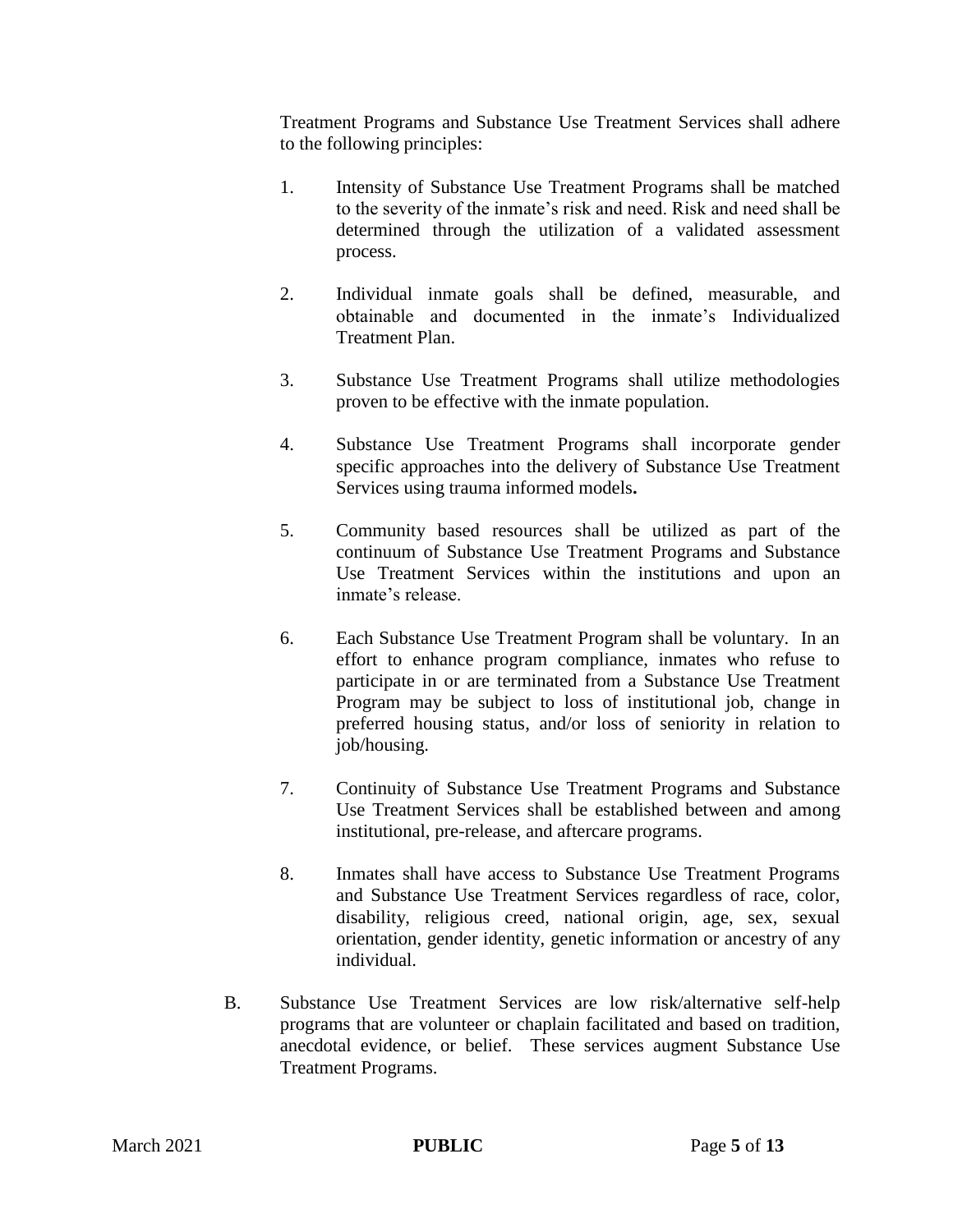C. An annual gap analysis shall be completed to identify the number of released inmates, with an assessed substance use disorder, who participated in Substance Use Treatment Programs. Strategies will be developed that include measurable objectives to increase participation.

### **445.04 ASSESSMENT, SCREENING AND ADMISSION**

- A. Assessment Assessment is the first step in the provision of substance use treatment. A Risk/Needs Assessment process in combination with a substance use specific assessment instrument shall be used during initial classification to determine an inmate's placement in a Substance Use Treatment Program or Substance Use Treatment Services.
- B. Inmates with a substance use treatment need shall be referred to the appropriate level of Substance Use Treatment Program and Substance Use Treatment Service that is matched to their severity of need. Inmates identified as having a high substance use need shall be referred to the integrated residential Substance Use Treatment Program for pre-screening for possible admission.
- C. Screening Prior to admission into the integrated residential SUTP, referred participants shall be screened for medical and/or mental health issues that could interfere with successful Substance Use Treatment Program participation. Information shall be shared between vendors and Department staff, upon consent, when appropriate.
- D. Admission Inmates shall be admitted to Substance Use Treatment Services that correspond with their level of assessed need. The admission process shall, at a minimum, include the following:
	- 1. An individual intake documenting social, physical and mental health history, alcohol and other drug history, and related information, taken by qualified staff;
	- 2. Establishment of a confidential record system, which includes:
		- a. Intake summary;
		- b. Inmate's consent to treatment form;
		- c. Inmate's Individualized Treatment Plan;
		- d. Inmate's discharge summary, and aftercare plan
	- 3. Substance Use Treatment Programs shall include an orientation period that includes a description of the program philosophy and goals, overview of program rules and participant responsibilities, and an introduction to program staff**.** The orientation shall also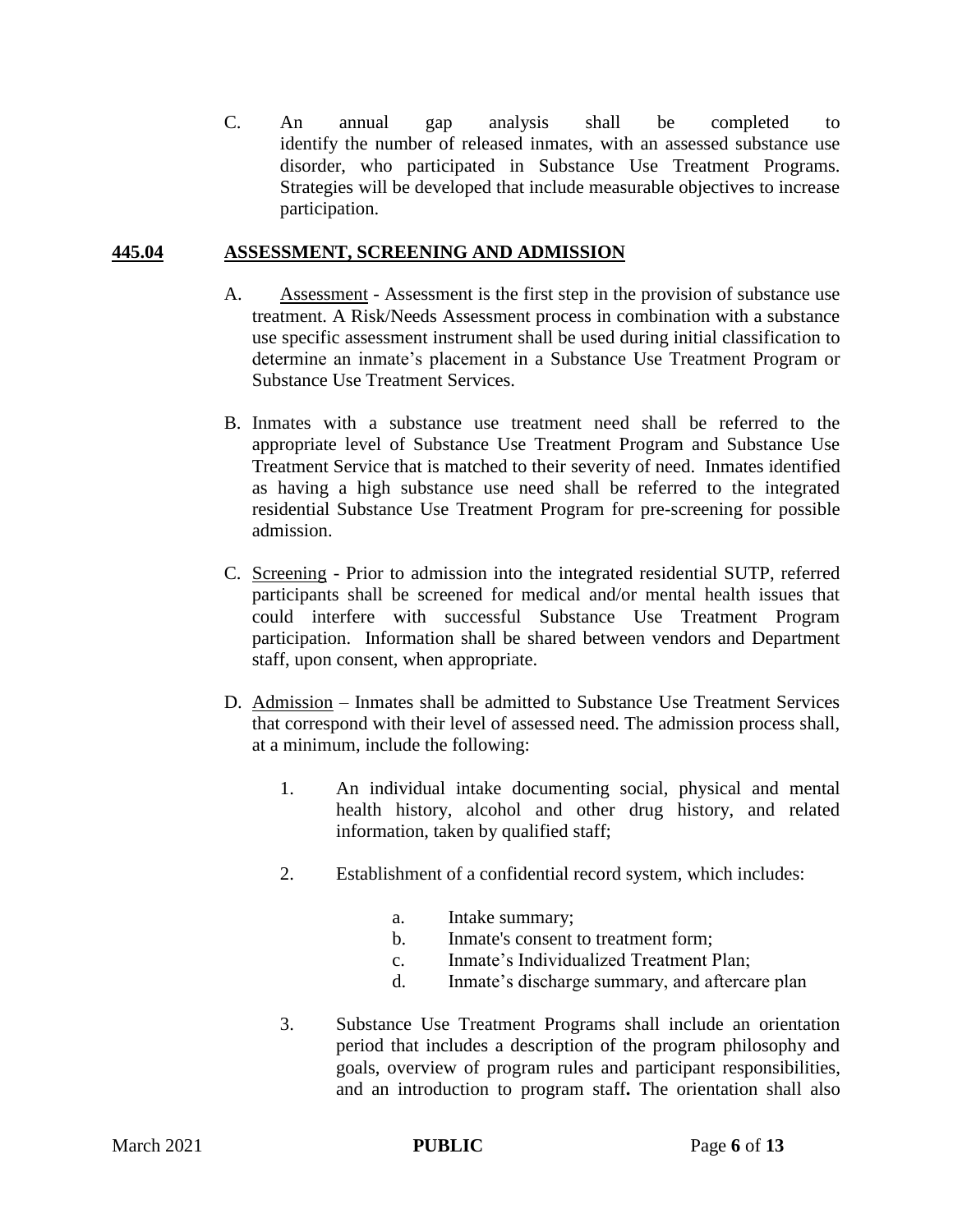include the requirement to remain program compliant. Inmates who fail to remain program compliant are subject to removal from the Substance Use Treatment Program and may be subject to loss of job, housing and/or seniority.

### **445.05 SUBSTANCE USE TREATMENT SERVICES**

- A. General Each institution shall seek to provide a variety of Substance Use Treatment Services to meet the varying needs of inmates. In addition, the institution shall provide training in substance use issues to appropriate treatment and security staff.
- B. Program Supervision Each superintendent shall appoint an Institutional Substance Use Treatment Coordinator who shall supervise all Substance Use Treatment Programs and Substance Use Treatment Services, including service vendors. The Institutional Substance Use Treatment Coordinators shall have treatment or program experience. The Substance Use Treatment Coordinator's responsibilities shall include, but not be limited to ensuring that:
	- 1. All Substance Use Treatment Programs are entered in the designated IMS screen(s);
	- 2. Inmate attendance is documented daily in the designated IMS screens for all Substance Use Treatment Services where attendance is taken;
	- 3. Inmate interviews, intakes, and appointments are scheduled in advance in the designated IMS screen;
	- 4. Inmates are placed on waiting lists and/or enrolled via the designated IMS screens for Substance Use Treatment Programs or Substance Use Treatment Services that require advance sign up;
	- 5. Individualized Treatment Plans are updated in real time in the appropriate IMS screens;
	- 6. Medical/mental health and substance use treatment providers share information regarding the status of Substance Use Treatment Program participants. This information shall be documented in the inmate medical and substance use treatment case records. Information shall be shared between vendors and upon consent, when appropriate**;**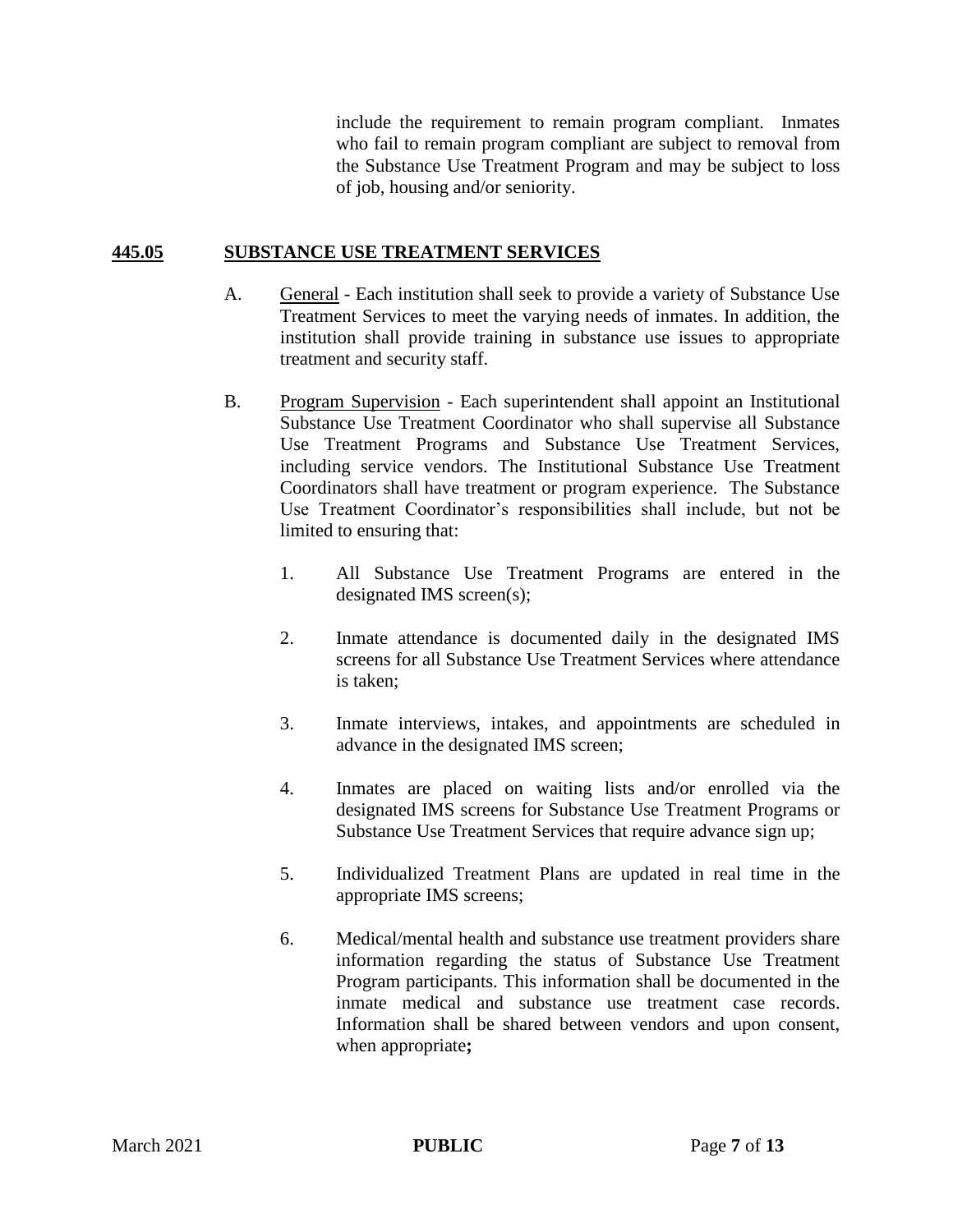- 7. Weekly unit team meeting is held with all of the stakeholders. All Department staff associated with a residential Substance Use Treatment Program shall be present weekly, e.g., assigned Correctional Program Officer, Correctional Officer, Sergeant and DOT. The Deputy Superintendent of Reentry shall be present at a minimum of once per month**.**
- C. Range of Services Each institution shall provide a variety of Substance Use Treatment Programs and Substance Use Treatment Services. Staff shall inform inmates of the availability of all Substance Use Treatment Programs and Substance Use Treatment Services in both formal and informal ways. Inmates shall be informed of all SUTP eligibility criteria and restrictions, compliance requirements, as well as the Substance Use Treatment Program focus. Substance Use Treatment Services may include, but not be limited to:
	- 1. Alcohol and other drug education programs;
	- 2. Recognized self-help groups such as Alcoholics Anonymous and Narcotics Anonymous;
	- 3. Integrated residential Substance Abuse Treatment Programs;
	- 4. Non-residential Substance Abuse Treatment Programs that include relapse prevention;
	- 5. Medical and detoxification services provided by the Department;
	- 6. Medication assisted treatment to include post release referrals and staff to facilitate transition into an outpatient substance use treatment program which employs a multi-faceted approach to treatment, including the use of the medication and counseling.
		- a. Inmates entering the Department who were receiving opioid agonist or partial agonist treatment immediately preceding incarceration shall be screened by a Qualified Addiction Specialist (QAS). This information shall be verified by the medical provider with the prior prescribing physician/clinic/etc. The Qualified Addition Specialist will then determine if the inmate should continue with the medication, during the first 90 days of serving a sentence as part of a medically managed detoxification.
		- b. Inmates with a documented opioid addiction who are within 120 days to release will be assessed by the QAS to determine if they require treatment for opioid use disorder prior to release.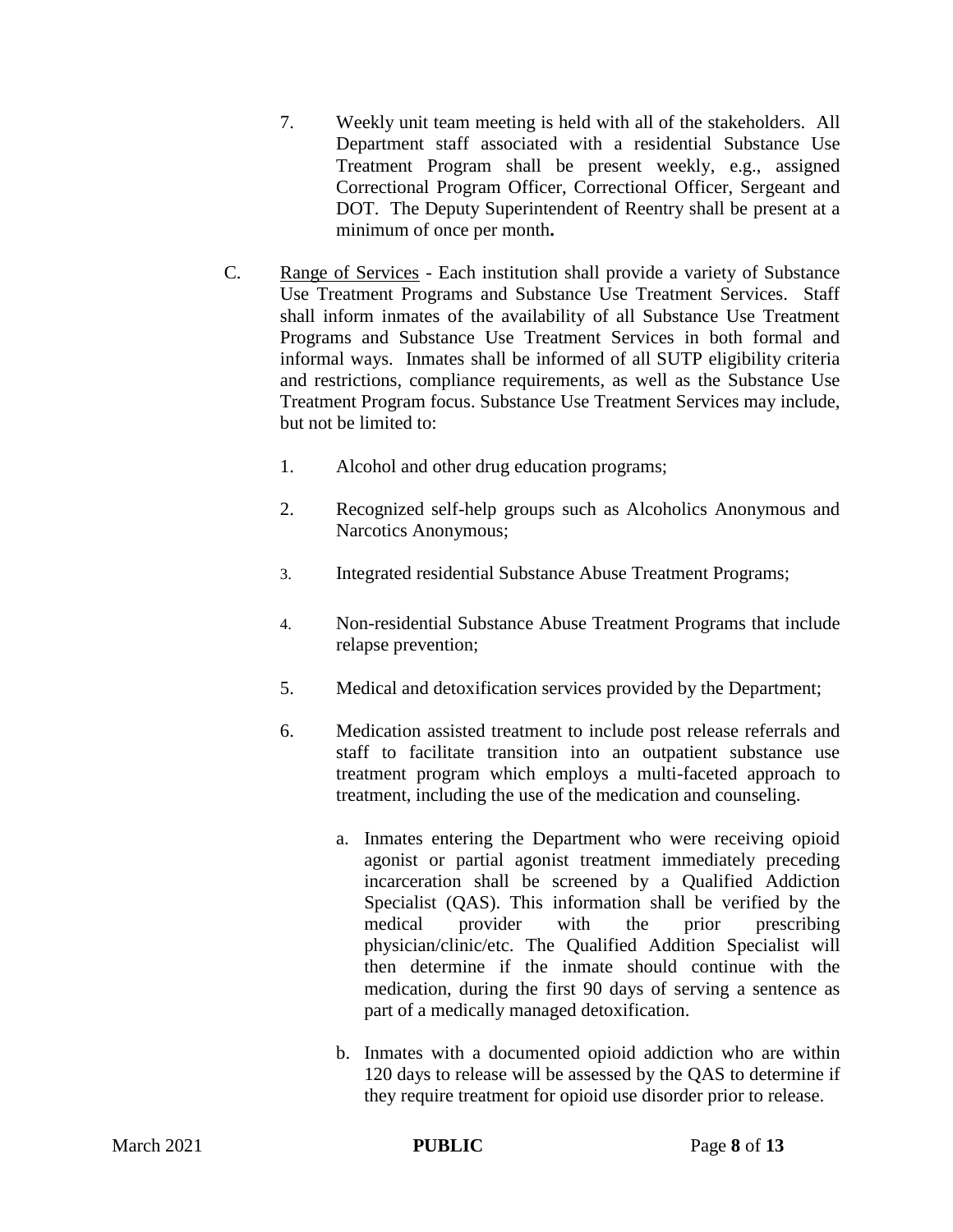- c. Post release referrals to facilitate transition into an outpatient Substance Use Treatment Program which employs a multifaceted approach to treatment including the use of the medication and counseling.
- 7. Appropriate community-based Substance Use Treatment Programs and Substance Use Treatment Service referrals for pre-release inmates, when available.
- 8. Other Substance Use Treatment Services reviewed and recommended by the Substance Use Treatment Coordinator and approved by the Superintendent.
- D. Each integrated residential Substance Use Treatment Program shall have a program manual. The program manual shall describe, at a minimum, the program's philosophy, goals, and objectives, rules and regulations, program description, intake and orientation procedures, discharge planning procedures, and clinical case record requirements and procedures**.**
- E. Substance Use Treatment Program Staff Each institution shall ensure that substance use treatment staff have the requisite qualifications to provide treatment services, including education and/or previous experience. This applies to both institution staff and vendor staff. However, paraprofessionals, ex-inmates and individuals with lived experience may be utilized to provide Substance Use Treatment Programs and Substance Use Treatment Services if they have been screened by the Substance Use Treatment Coordinator and approved by the Superintendent. In addition, Superintendents are encouraged to involve correction officers in the provision of Substance Use Treatment Programs and Substance Use Treatment Services as they deem appropriate and feasible.
- F. Substance Use Treatment Program and Substance Use Treatment Services Review and Termination
	- 1. For all Substance Use Treatment Programs and Substance Use Treatment Services that award good time, each institution shall ensure that the procedures in place for granting earned good time reductions are in accordance with 103 CMR 411, *Deduction from Sentence* policy.
	- 2. All Substance Use Treatment Programs shall ensure that written notice and review of termination from the Substance Use Treatment Program is provided in any case in which a decision is made that an inmate's treatment be terminated or substantially changed.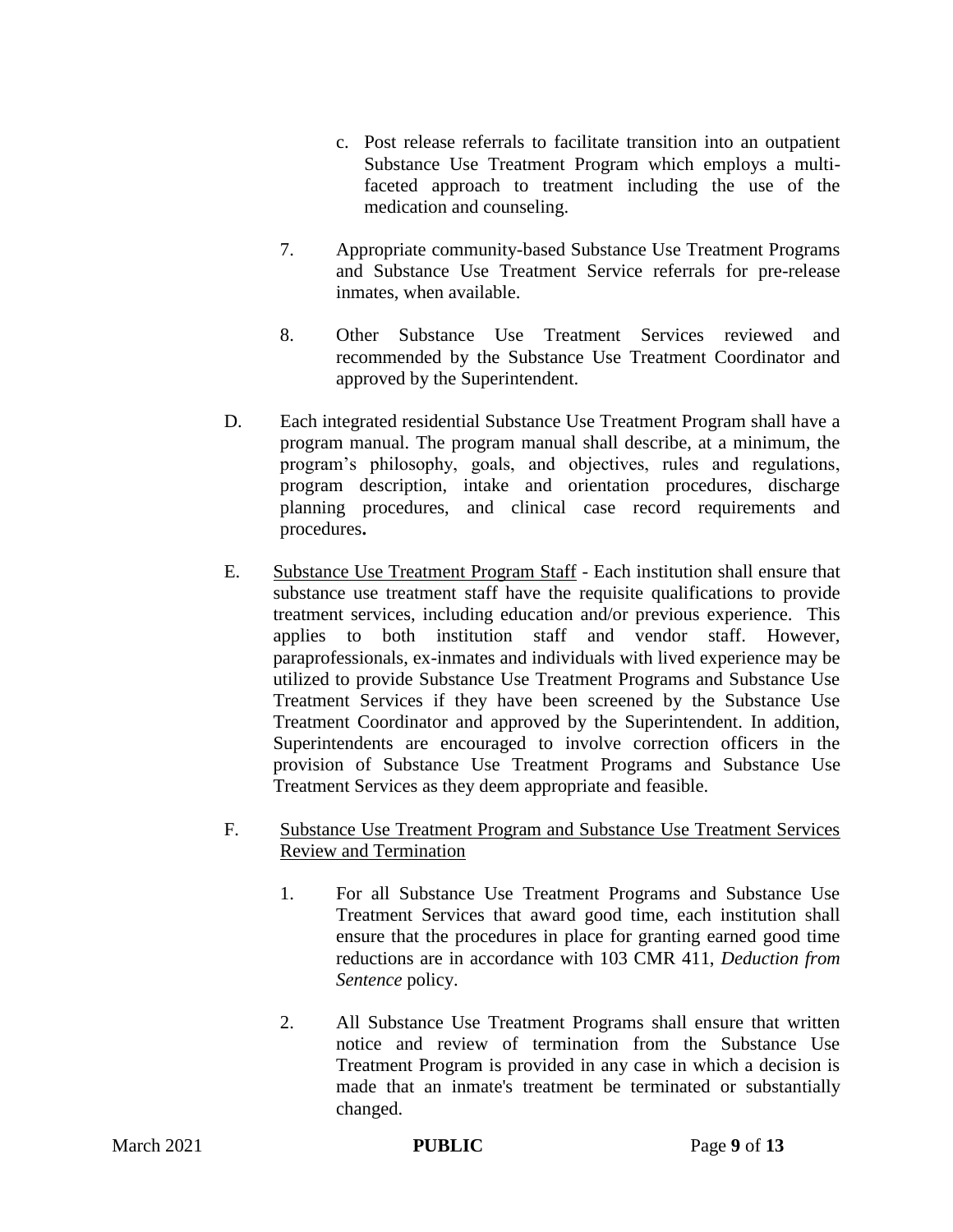- 3. All inmates shall be informed that they may be subject to loss of institutional job, change in preferred housing status, and/or loss of seniority in relation to job/housing if they refuse to participate in or are terminated from the Substance Use Treatment Program or are terminated from the Substance Use Treatment Program that they have been recommended to attend.
- 4. Upon an inmate's completion of a Substance Use Treatment Program, a new Individualized Treatment Plan which reflects future treatment needs shall be formulated.
- 5. Successful completion of the residential Substance Use Treatment Program shall be defined as completing the objectives and interventions of the Individualized Treatment Plan. Each potential graduate must demonstrate competency by successfully completing a panel review. The panel review shall include the residential Substance Use Treatment Program director, the Substance Use Treatment Program clinical supervisor and the Superintendent's designee as a representative from the institution.
- 6. Inmates who refuse to participate in a competency review shall not complete the Substance Use Treatment Program; however, will remain in the Substance Use Treatment Program for an additional month or until they agree to the competency review. If after a month, they continue to refuse they shall be terminated from the Substance Use Treatment Program as incomplete.
- 7. Inmates who fail to demonstrate competency shall be provided written feedback identifying areas of deficiencies and will be offered another opportunity to participate in a panel review. The panel review shall be scheduled within 14 days of the initial panel. Inmates who fail to demonstrate competency in the second panel shall remain in the Substance Use Treatment Program for another month and retake the competency review until they are able to demonstrate competency. If after an additional month in the Substance Use Treatment Program, they still cannot demonstrate competency, they shall be terminated as a non-completer.
- 8. All Substance Use Treatment Program discharges shall be entered in the designated IMS screen.
- G**.** All Substance Use Treatment Programs shall comply with all applicable federal, state and local laws, regulations and directives. In particular, all Substance Use Treatment Programs shall comply with the applicable federal regulations governing the confidentiality of alcohol and drug abuse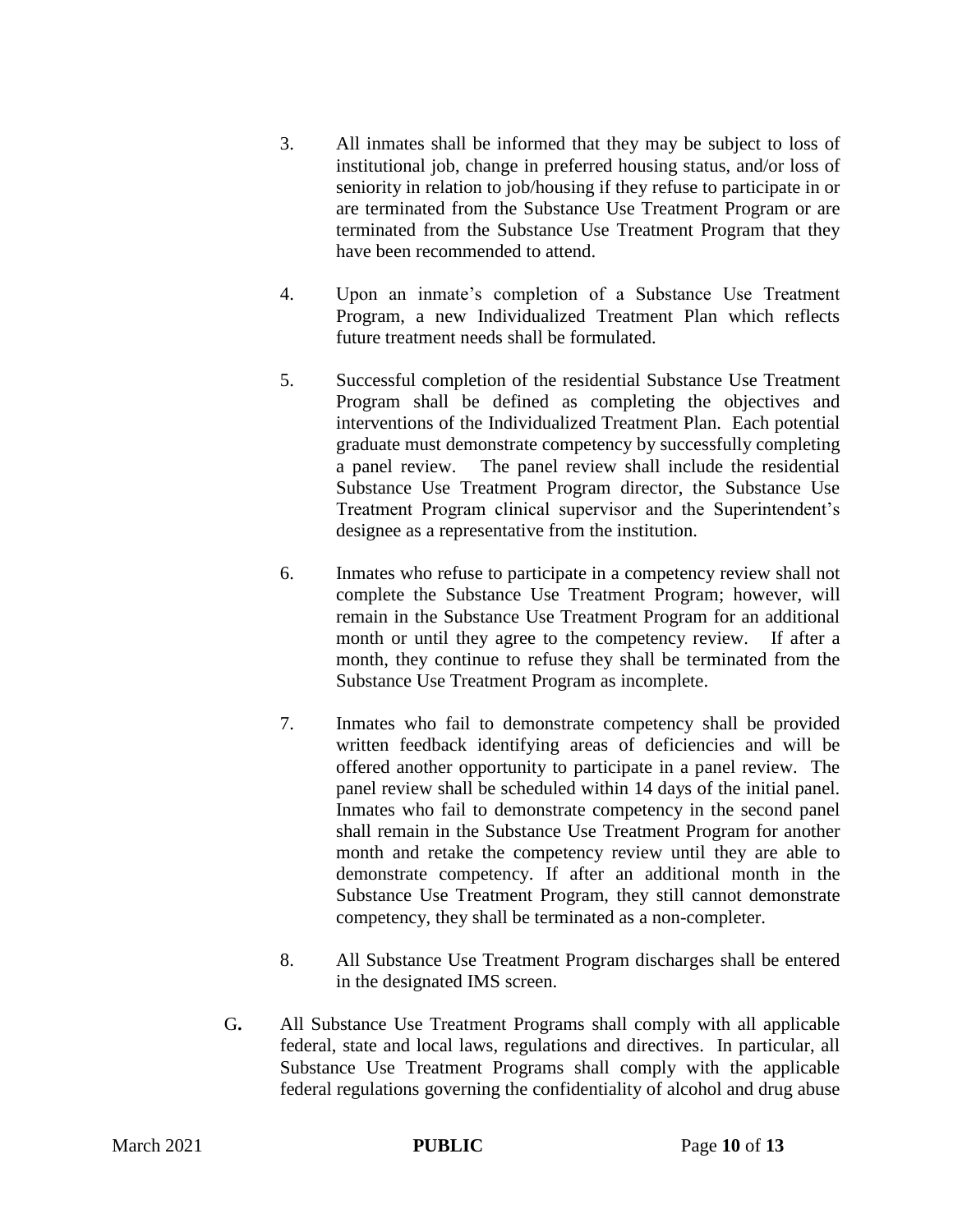inmate records, currently 42 C.F.R. §2.13. Inmates may provide written consent for disclosure of inmate record information as provided by the rules in these regulations. When releasing information, each superintendent shall require its substance use program providers to utilize Attachment A, the Inmate Release of Information form**.**

## **445.06 CONTINUITY OF CARE**

#### A. Continuity in the Department Institutions

For those inmates completing the Substance Use Treatment Program prior to release, follow-up shall be conducted in a manner consistent with the recommendations of the treatment plan.

### B. Continuity in the community

- 1. Upon impending discharge, parole or transfer to pre-release, staff shall update the Continuing Care Plan and develop aftercare plans.
- 2. The Continuing Care Checklist shall be based upon the completed substance use specific assessment, input from program staff, the inmate, community-based treatment program staff and the institution parole officer, if applicable.
- 3. All referrals and placements shall be entered in the designated IMS screen. When an actual placement is arranged (e.g. inpatient program), the Release Address screen shall also be completed.

### **445.07 PLANNING AND COORDINATION OF SUBSTANCE USE TREATMENT PROGRAMS AND SUBSTANCE USE TREATMENT SERVICES**

The Director of Program Services, under the direction of the Assistant Deputy Commissioner of Reentry, shall have overall responsibility for the planning and coordination of all Substance Use Treatment Programs and Substance Use Treatment Services throughout the Department. These duties shall include, but not be limited to:

- A. Planning for the placement of Substance Use Treatment Programs and Substance Use Treatment Services Department-Wide;
- B. Supervising third party vendors' provision of Substance Use Treatment Programs and Substance Use Treatment Services to institutions;
- C. Developing a comprehensive plan to provide for the treatment of substance use to inmates Department-wide.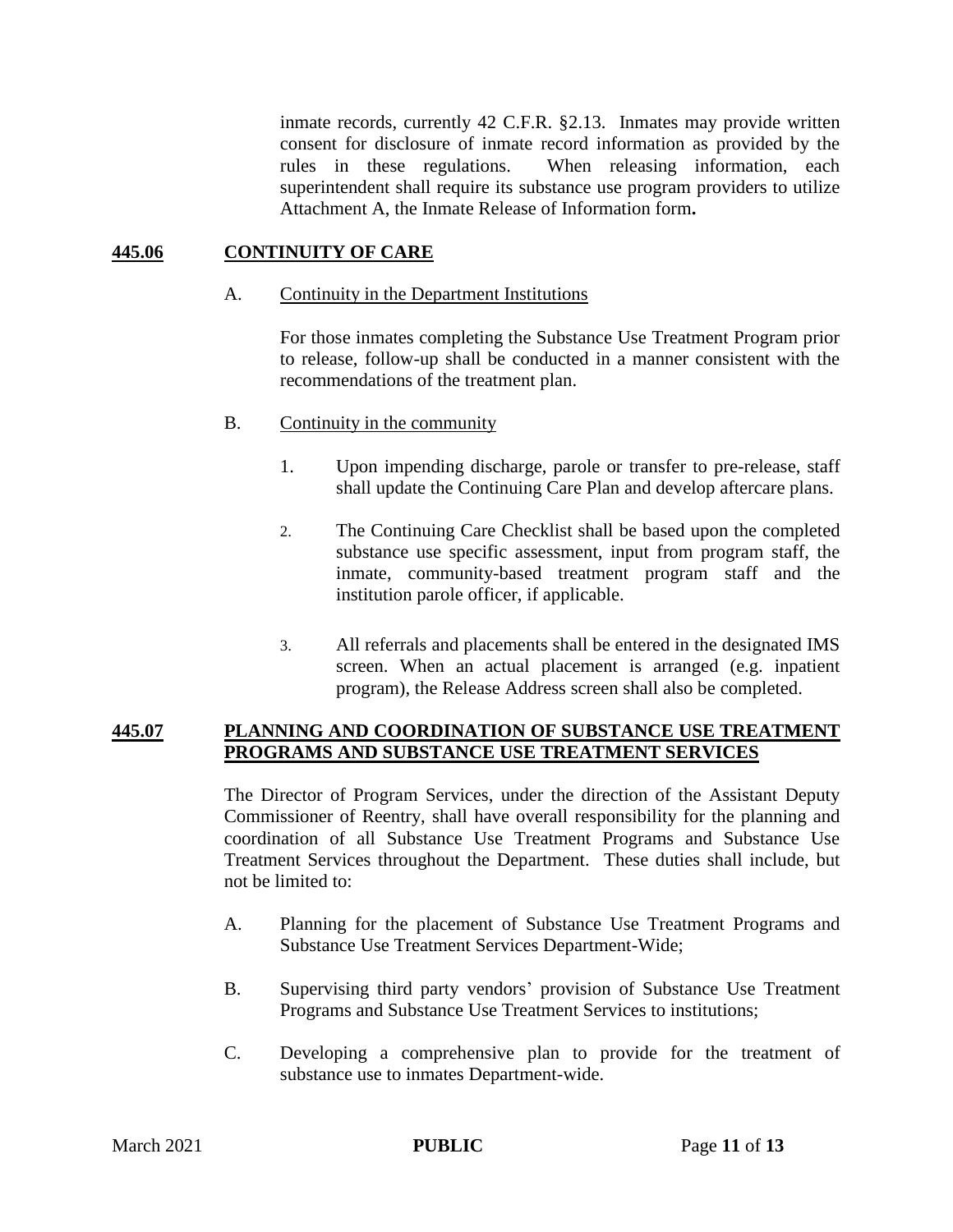#### **445.08 SUBSTANCE USE TREATMENT PROGRAM AND SUBSTANCE USE TREATMENT SERVICES MONITORING AND EVALUATION**

Substance Use Treatment Programs and Substance Use Treatment Services shall be subject to the same monitoring as other institution programs.

- A. Contract Monitoring of Third-Party Service Vendors: The Director of Program Services shall ensure monitoring procedures are in place to assess the Substance Use Treatment Programs and Substance Use Treatment Services provided by vendors. At a minimum, such procedures shall require periodic reports from vendors which describe:
	- 1. Name and number of inmates and type of Substance Use Treatment Program and Substance Use Treatment Service being provided, as well as other pertinent information that the Department may require.
	- 2. Schedules of Substance Use Treatment Program and Substance Use Treatment Service delivery. This information shall be forwarded to the Director of Program Services and the institution DOT.
	- 3. Wherever practicable, this information shall be generated via the IMS. Additionally, where access permits, the information may be obtained directly by the Director of Program Services and/or the Substance Use Treatment Coordinator.
- B. Outside Evaluations Whenever feasible and appropriate, outside evaluations shall be used to analyze the effectiveness and efficiency of their institution's Substance Use Treatment Programs and Substance Use Treatment Services. If feasible and appropriate, such outside evaluations may include:
	- 1. Evaluations by staff from the Department's Research and Planning Division;
	- 2. Evaluations by private agencies;
	- 3. Evaluations by other public agencies.